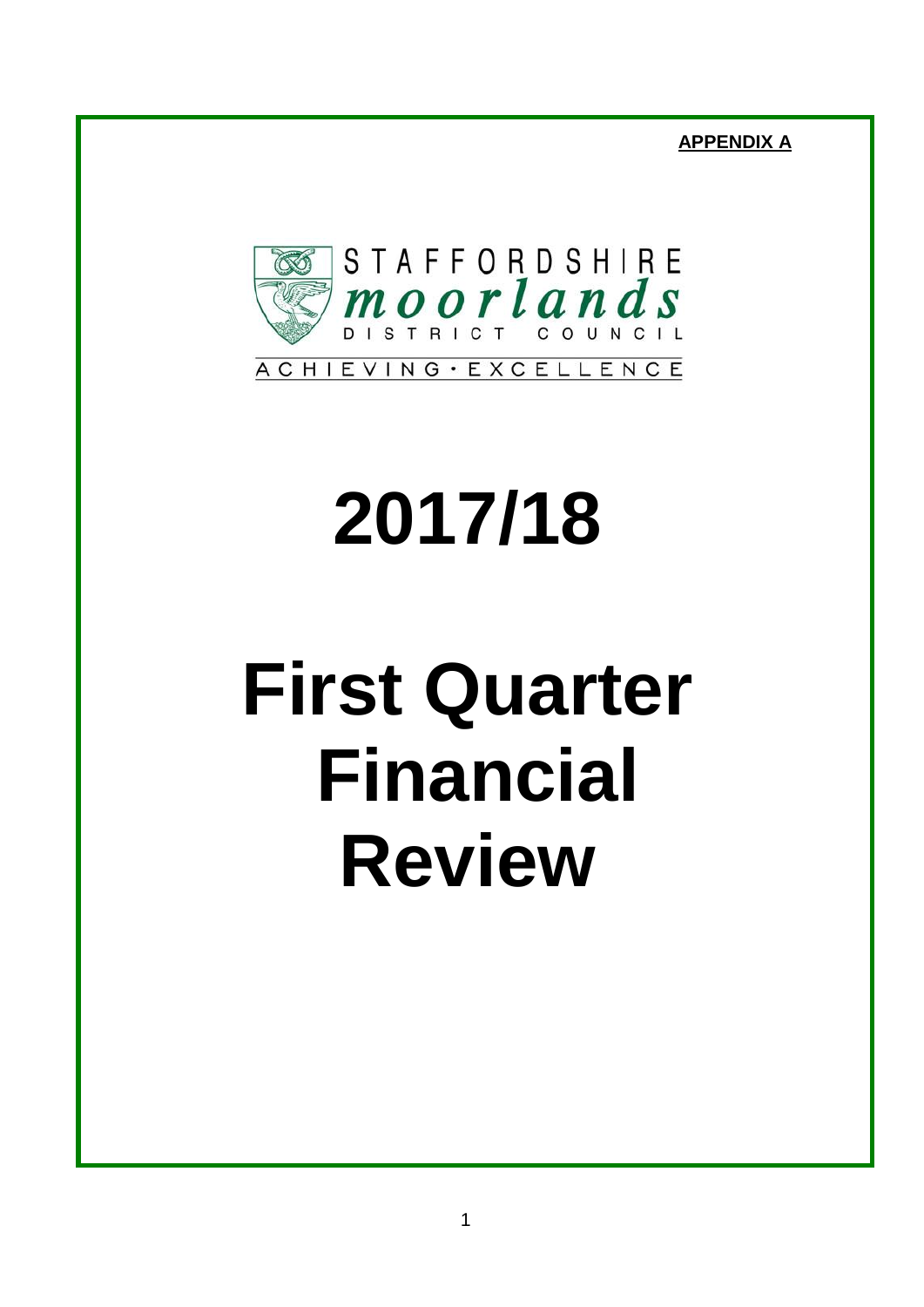# **1 Background and Introduction**

- 1.1 In accordance with the Council's Financial Procedure Rules and recommended good practice, a quarterly financial report is presented to members. This is the first report for 2017/18.
- 1.2 The report summarises overall financial performance for 2017/18 with particular emphasis on the key sources of financial risk to the Council. Specific considerations are as follows:
	- **General Fund Revenue Account (Section 2)** considers budgetary performance on the General Account by looking at variations in income and expenditure and the funding received by the Council.
	- **Efficiency and Rationalisation Programme (Section 3)**  considers progress in achieving the efficiency and rationalisation savings forecast for 2017/18.
	- Capital Programme (Section 4) provides an update to Members on progress against the Council's capital plan
	- **Treasury Management (Section 5) sets out the key statistics in** terms of investments and borrowings;
	- **Revenue Collection (Section 6)**  considers progress-to-date in collecting the Council Tax and Business Rates; and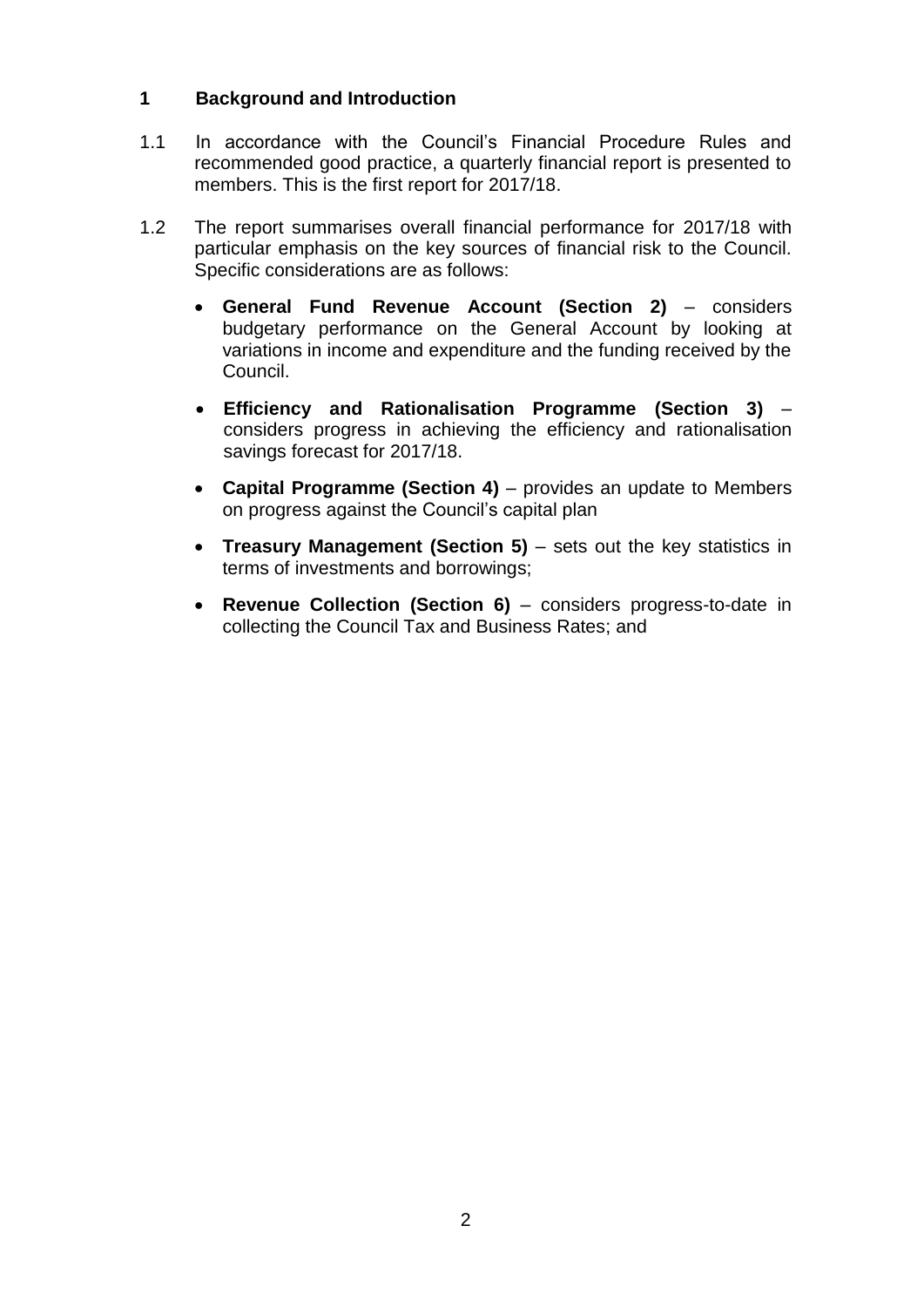# **2 General Fund Revenue Account**

2.1 This section of the report considers the financial performance of the General Fund Revenue Account against budget by setting out variations in income and expenditure and funding received by the Council.

| <b>Service</b>                          | 2017/18<br><b>Budget</b> | <b>Expected</b><br>Outturn<br>2017/18 | <b>Variance</b> |
|-----------------------------------------|--------------------------|---------------------------------------|-----------------|
|                                         | £                        | £                                     | £               |
| Alliance Management Team                | 65,010                   | 59,880                                | (5, 130)        |
| Audit                                   | 9,940                    | 9,940                                 |                 |
| <b>ICT</b>                              | 688,110                  | 688,110                               |                 |
| <b>Human Resources</b>                  | 66,250                   | 66,250                                |                 |
| <b>Member Services</b>                  | 312,100                  | 310,820                               | (1,280)         |
| <b>Property Services</b>                | 960,810                  | 950,810                               | (10,000)        |
| <b>Revenues and Benefits</b>            | (273, 800)               | (276, 300)                            | (2,500)         |
| <b>Planning Applications</b>            | (395, 960)               | (395, 960)                            |                 |
| <b>Building Control</b>                 | (104, 360)               | (104, 360)                            |                 |
| <b>Customer Services</b>                | 111,820                  | 110,570                               | (1,250)         |
| <b>Legal Services</b>                   | 64,520                   | 64,520                                |                 |
| <b>Electoral Services</b>               | 84,470                   | 64,470                                | (20,000)        |
| Licensing and Land Charges              | (219, 300)               | (219, 300)                            |                 |
| Regeneration                            | 188,870                  | 215,390                               | 26,520          |
| <b>Communities and Cultural</b>         | 163,300                  | 160,800                               | (2,500)         |
| <b>Housing Strategy</b>                 | 44,590                   | 44,590                                |                 |
| Transformation                          | 6,870                    | 6,870                                 |                 |
| <b>Community Safety and Enforcement</b> | 177,360                  | 177,360                               |                 |
| Finance, Income and Procurement         | (207, 390)               | (187, 390)                            | 20,000          |
| Corporate Finance*                      | 6,546,650                | 7,936,150                             | 1,389,500       |
| <b>Waste Collection</b>                 | 1,405,560                | 1,273,490                             | (132,070)       |
| <b>Street Scene</b>                     | 309,900                  | 309,230                               | (670)           |
| Leisure Services                        | 610,710                  | 613,330                               | 2,620           |
| Horticulture                            | 583,290                  | 575,840                               | (7, 450)        |
| <b>Visitor Services</b>                 | (551,000)                | (565,070)                             | (14,070)        |
| <b>Environmental Health</b>             | (11,020)                 | (11,020)                              |                 |
| <b>Net Total of Services</b>            | 10,637,300               | 11,879,020                            | 1,241,720       |
| <b>Net Interest</b>                     | (357, 870)               | (357, 870)                            |                 |
|                                         | 10,279,430               | 11,521,150                            | 1,241,720       |
| <b>Funding</b><br>: external            | (9,751,040)              | (9,925,550)                           | (174, 510)      |
| : reserves - contribution/(use)         | (528, 390)               | (1,910,710)                           | (1,382,320)     |
| <b>Projected (Surplus)/Deficit</b>      |                          | (315, 110)                            | (315, 110)      |

Staff budgets are currently budgeted within Corporate Finance. Staff budgets/actuals are to be redistributed to Services in preparation for the Quarter 2 report.

2.2 A revenue budget of £10,279,430 was set for 2017/18. The table above shows how this budget has been allocated to services and also reflects: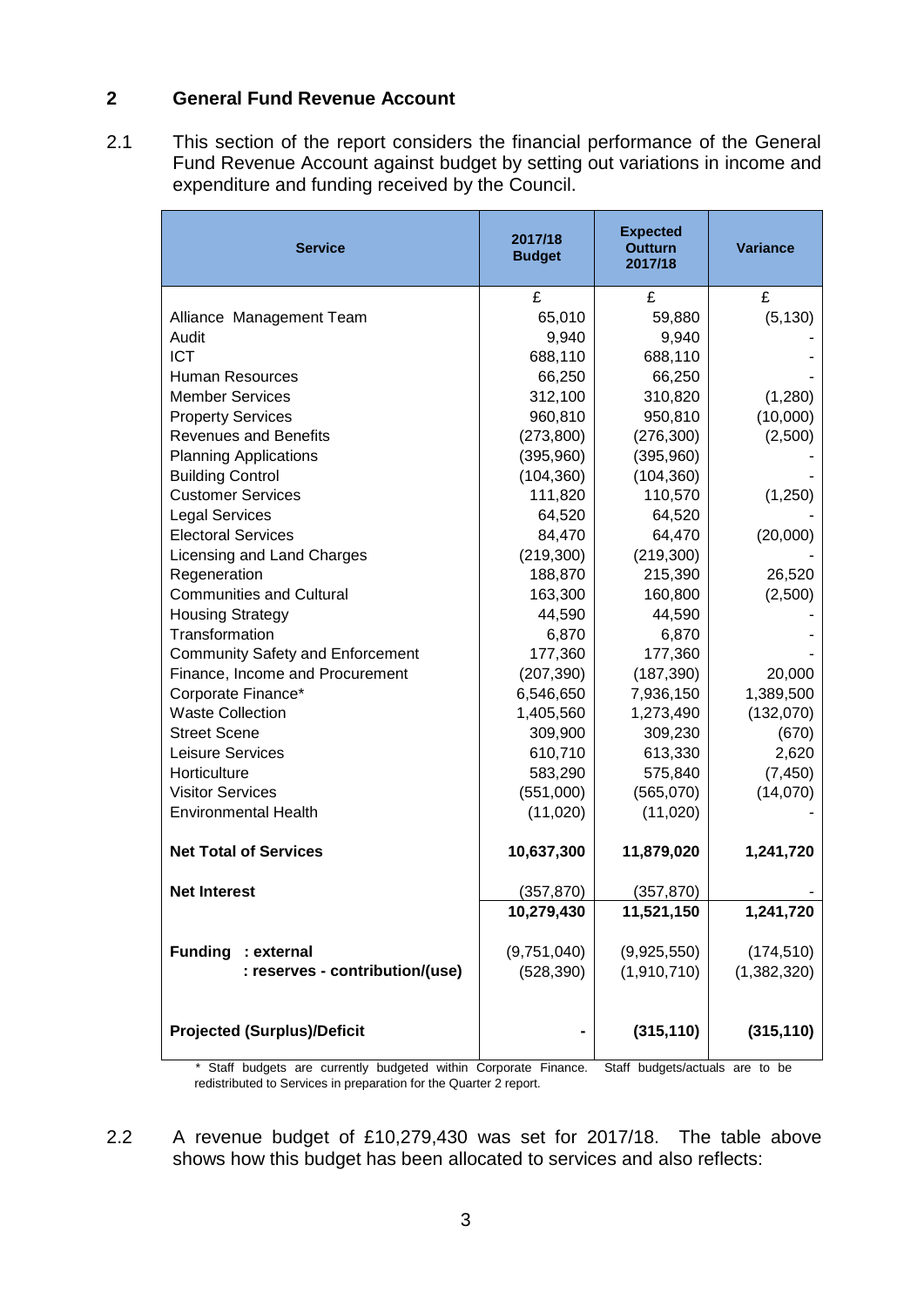- The combination of the former Chief Executive and Executive Director services under the Alliance Management Team heading.
- The creation of a Corporate Finance service to record those budgets formerly included within Finance, Income and Procurement but not under the direct control of that service.
- That Corporate Finance currently includes budgeted staff costs, though the intention is that they will be allocated to services during the course of the year.
- 2.3 The Q1 projected outturn on the General Fund Revenue Account for the year is £9,964,320. This represents a projected surplus for the year of £315,110
- 2.4 There is one area of significant underspend projected on the General Fund Revenue Account:
	- Waste Collection (£132,070 underspend) Additional income is now anticipated of £34k from improved recycling trends in both domestic and trade waste, and £24k from the introduction of charges for replacement bins. Savings against the staff budget off set by increased vehicle hire costs account for the remaining underspend.
- 2.5 There is one area of significant overspend projected on the General Fund Revenue Account:
	- Corporate Finance (£1,389,500 overspend) The Authority budgets to make an annual contribution towards reducing its share of the deficit on the Local Government Pension Scheme as administered by Staffordshire County Council. The annual level of contribution is set by the Scheme's Actuary for the three years following each triennial valuation. After recent valuations authorities have been offered the option of making their annual contributions in one lump sum at the beginning of the three year period in return for a cash discount. The level of the District's cash backed contingency reserves was considered sufficiently high for the council to take advantage of this offer and thereby gain a £100,000 discount on the £2m payable (reserves would still be £650,000 above the required level of contingency at the end of 2017/18). The actual payment of £1.9m has resulted in a £1,383,000 overspend above the £517,000 budgeted. This overspend will be met out of the District's contingency reserves at the year end. These reserves will be replenished by the following two years' budgeted contributions that will not now be paid over to the Staffordshire Pension Fund.
- 2.6 The level of funding anticipated for the year is £1,556,830 above that budgeted due to the following:

External Funding: (£174,510)

Business Rates Retention (£174,510) – an increase in the level of retained business rates is anticipated at the first quarter owing to increases in NDR Income prudently not assumed in the budget because of uncertainties surrounding the 2017 revaluation and appeals provision. This variance is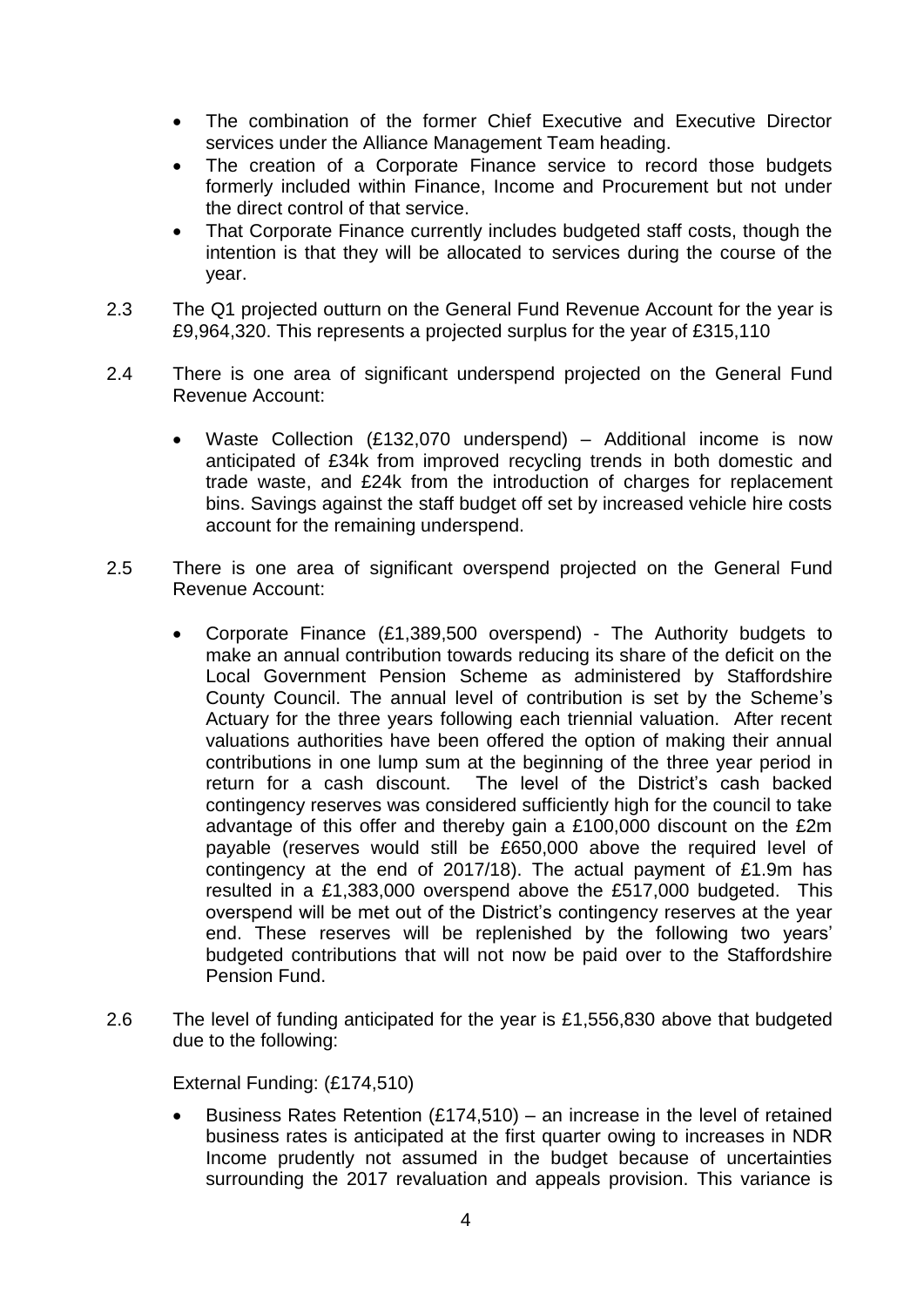subject to change over the coming periods with the fluctuations in NDR appeals as the 2010 outstanding appeals are heard and the level of 2017 appeals becomes apparent.

Use of Reserves: (£1,382,320)

*Earmarked;*

- Electoral Services £26,680 contribution: this is a budgeted annual contribution in to a reserve earmarked to spread the cost of the District's elections over the term of a council.
- Regeneration Services £26,000 use: An earmarked reserve that exists to support regeneration projects is to be applied to the year's activities.

 *Contingency;*

 The £1,389,500 additional contribution arising within Corporate Finance (2.5 above) has created a demand on the Authority's resources that will be met out of contingency reserves at the year-end.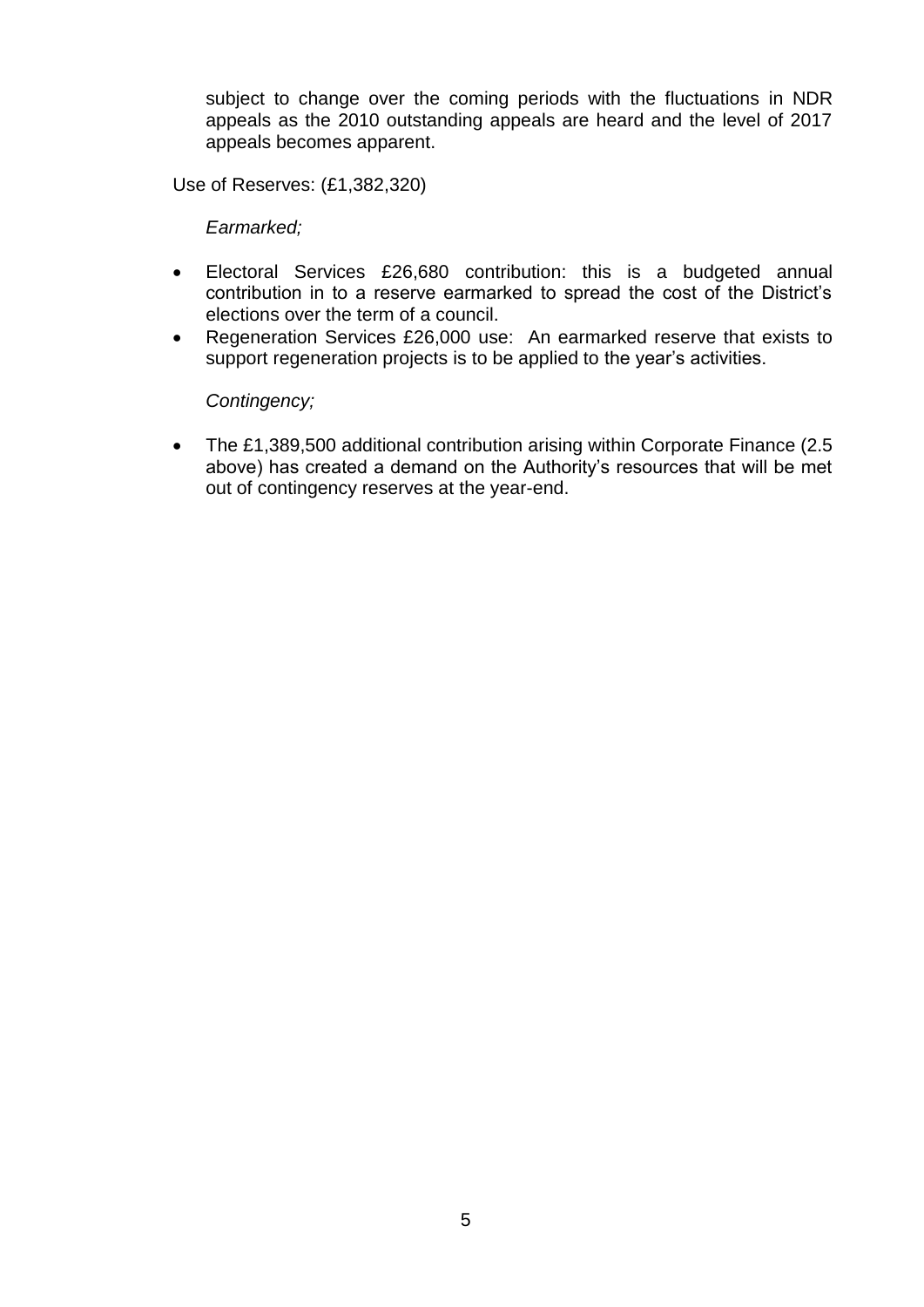# **3. Efficiency and Rationalisation Programme**

- 3.1 This section of the report considers the financial performance of the Council's Efficiency and Rationalisation Programme in 2017/18.
- 3.2 The Council's Medium-Term Financial Plan (approved in February 2017) included a new four-year (2017/18 – 2020/21) Efficiency and Rationalisation Strategy targeting savings of £3.14 million. This is required to balance the forecast budget deficit position of £2.7m and also the carry forward of unachieved efficiencies from 2016/17 of £0.4m
- 3.3 The new Efficiency and Rationalisation Strategy will have the effect of both reducing expenditure and increasing income. The need to grow income is now more of a priority as the Council moves more towards being self-financing. The strategy has been developed with the underlying principles of protecting frontline service delivery. It is also intended that the strategy is a tool to enable the Council to ensure that its service spending is determined by the established priorities set out in the Corporate Plan.
- 3.4 It is intended that there will be five areas of focus:-
	- Major Procurements There is the opportunity to focus attention on a number of large service functions which are currently provided by an external contractor / supplier. A number of significant contracts are coming to an end. This will also allow a fundamental review of these services with proper consideration of the current financial constraints. The contract commitments have sometimes restricted the opportunity to align services across the alliance with High Peak. The individual projects will focus on Waste Collection & Environment Services, Leisure Management and Facilities Management
	- Asset Management Plan continuation of the existing priority of rationalising the Council's asset base with a focus around priorities in order to allow for the necessary capital investment
	- Growth development of a clear focus upon housing and economic growth based upon the established Local Plan.
	- Income Generation focus on increasing the yield from existing sources on income and a drive towards identifying new sources of income
	- Rationalisation a commitment to reducing expenditure on non-priority areas of spend e.g. management arrangements, channel shift, nonstatutory services
- 3.5 The 2017/18 budget provides for the achievement of £661,000 of such savings in year – with a significant focus on income generation and management structure review.
- 3.6 At the end of Quarter 1, £116,500 has been taken against the overall Efficiency programme. In addition there are a number of vacant staff posts to be reviewed (in line with the service review process and as a result of other efficiency projects) which will potentially contribute to the overall efficiency programme. Therefore, at this stage, the Council remains on target to meet the overall savings requirements for the year.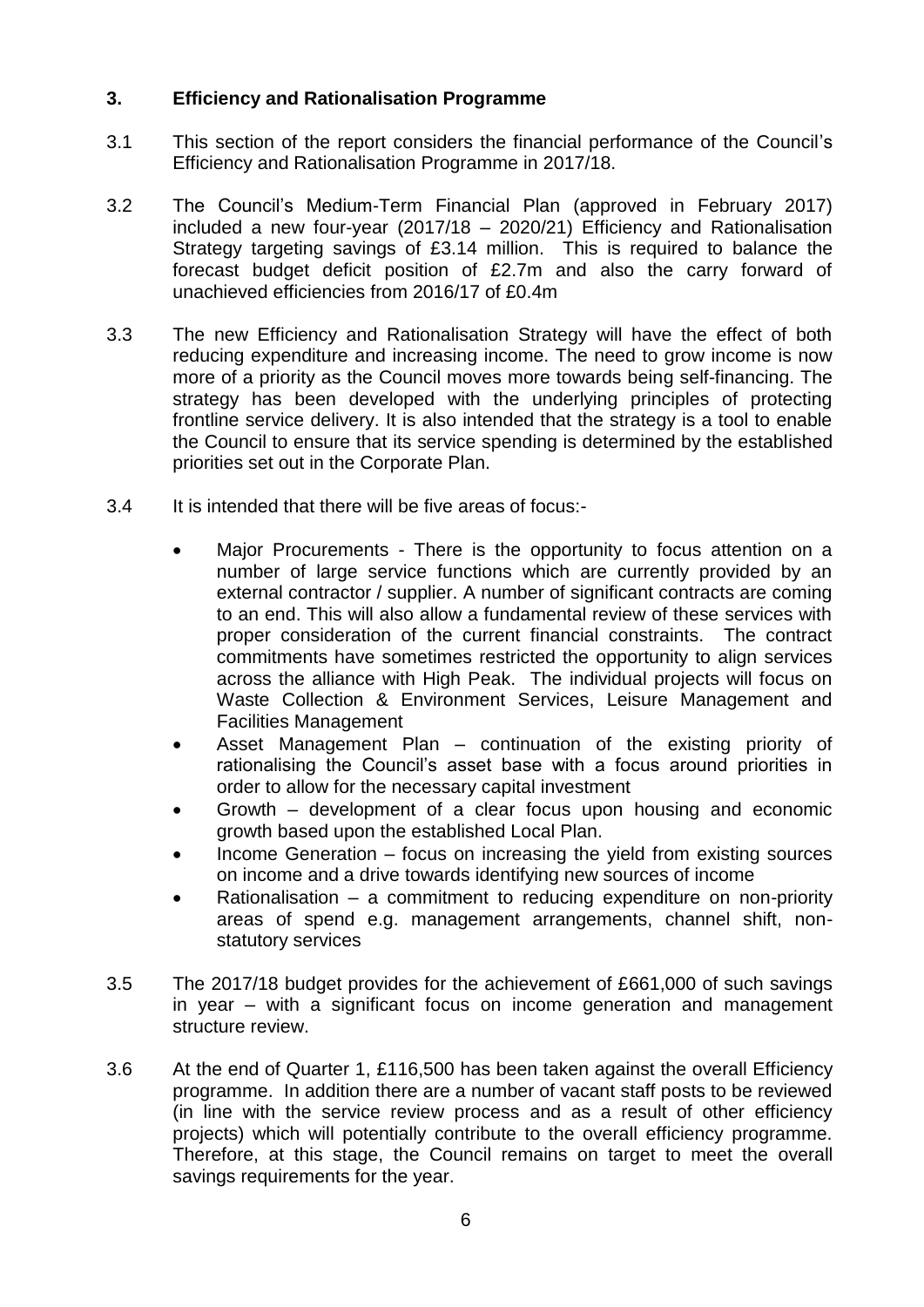3.7 The Authority carries a reserve of £493,000 earmarked to support the Strategy which can be drawn on to offset any remaining one-off and short term costs from the service review process and consequent shortfall against the 2017/18 efficient target. This requirement will be monitored throughout the year.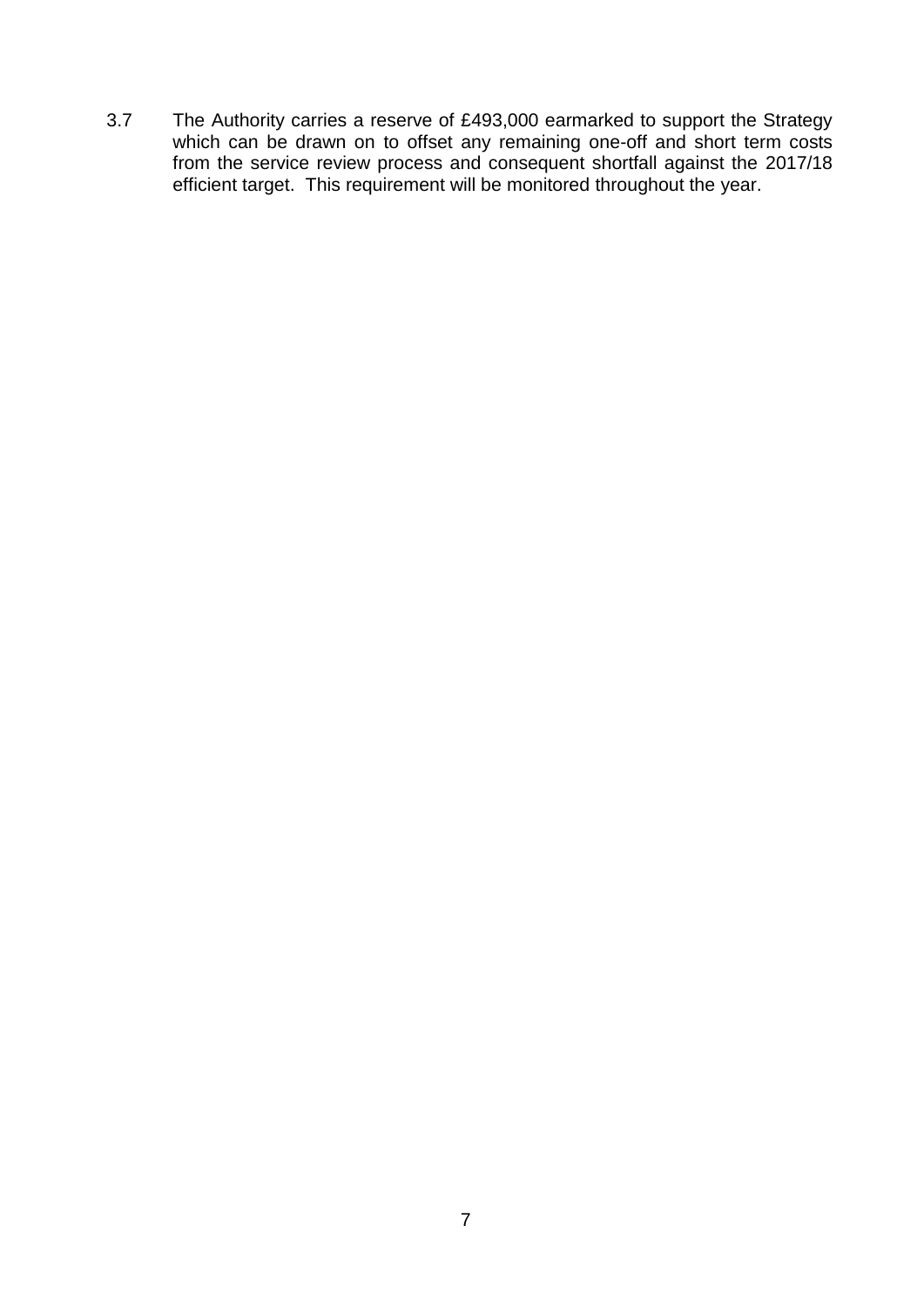# **4. Capital Programme**

- 4.1 This section of the report provides an update to members on the Council's Capital Programme
- 4.2 The table below shows a high level (service) summary of the General Fund Capital Programme position at 30th June 2017. Further detail – on a scheme by scheme basis – is contained in Annex A:

| <b>Service</b>            | 2017/18<br><b>Approved</b><br><b>Budget</b> | Q <sub>1</sub><br><b>Changes</b> | 2017/18<br><b>Revised</b><br><b>Budget</b> | <b>Expected</b><br><b>Outturn</b><br>2017/18 | <b>Expected</b><br><b>Variance</b><br>2017/18 |
|---------------------------|---------------------------------------------|----------------------------------|--------------------------------------------|----------------------------------------------|-----------------------------------------------|
|                           | £                                           | £                                | £                                          | £                                            | £                                             |
| <b>Housing Standards</b>  | 1,008,000                                   | 31,630                           | 1,039,630                                  | 531,630                                      | (508,000)                                     |
| <b>Property Services</b>  | 1,452,270                                   | 28,290                           | 1,480,560                                  | 1,480,560                                    |                                               |
| <b>ICT</b>                | 50,000                                      | (48, 760)                        | 1,240                                      | 1,240                                        |                                               |
| <b>Leisure Services</b>   |                                             | 20,960                           | 20,960                                     | 20,960                                       |                                               |
| Regeneration              | 744,500                                     | 7,260                            | 751,760                                    | 751,760                                      |                                               |
| Horticulture              | 22,000                                      | 54,000                           | 76,000                                     | 76,000                                       |                                               |
| Total                     | 3,276,770                                   | 93,380                           | 3,370,150                                  | 2,862,150                                    | (508,000)                                     |
| Funding:-                 |                                             |                                  |                                            |                                              |                                               |
| External<br>Contributions | 1,085,810                                   | 180,250                          | 1,266,060                                  | 758,060                                      | (508,000)                                     |
| <b>Capital Reserve</b>    | 417120                                      | 5,380                            | 422,500                                    | 422,500                                      |                                               |
| Planning obligations      | 22,000                                      |                                  | 22,000                                     | 22,000                                       |                                               |
| Borrowing                 | 1,751,840                                   | (92, 250)                        | 1,659,590                                  | 1,659,590                                    |                                               |
| Total                     | 3,276,770                                   | 93,380                           | 3,370,150                                  | 2,862,150                                    | (508,000)                                     |

- 4.3 The 2017/18 General Fund Capital Budget was approved by members in February (£3,276,770 in the MTFP) and June (£93,380 the carry forward from 2016/17).
- 4.4 There is one capital spend variance to note at this stage:
	- Housing Standards: Disabled Facilities Grants (DFGs) (£508,000 underspend) - Based on the latest level of demand for mandatory grants towards disabled adaptions of properties, the forecast of DFGs to be completed in 2017-18 is £500,000 against a budget of £1,008,000. Since the change in the funding mechanism for DFGs in 2015-16 the level of support from Central Government has increased significantly but presently this isn't being matched by the value of DFG's being approved. A county-wide review of the approval process is currently being undertaken including the commissioning of new home improvement agency arrangements. This will facilitate improvements in the processes in order that completions can be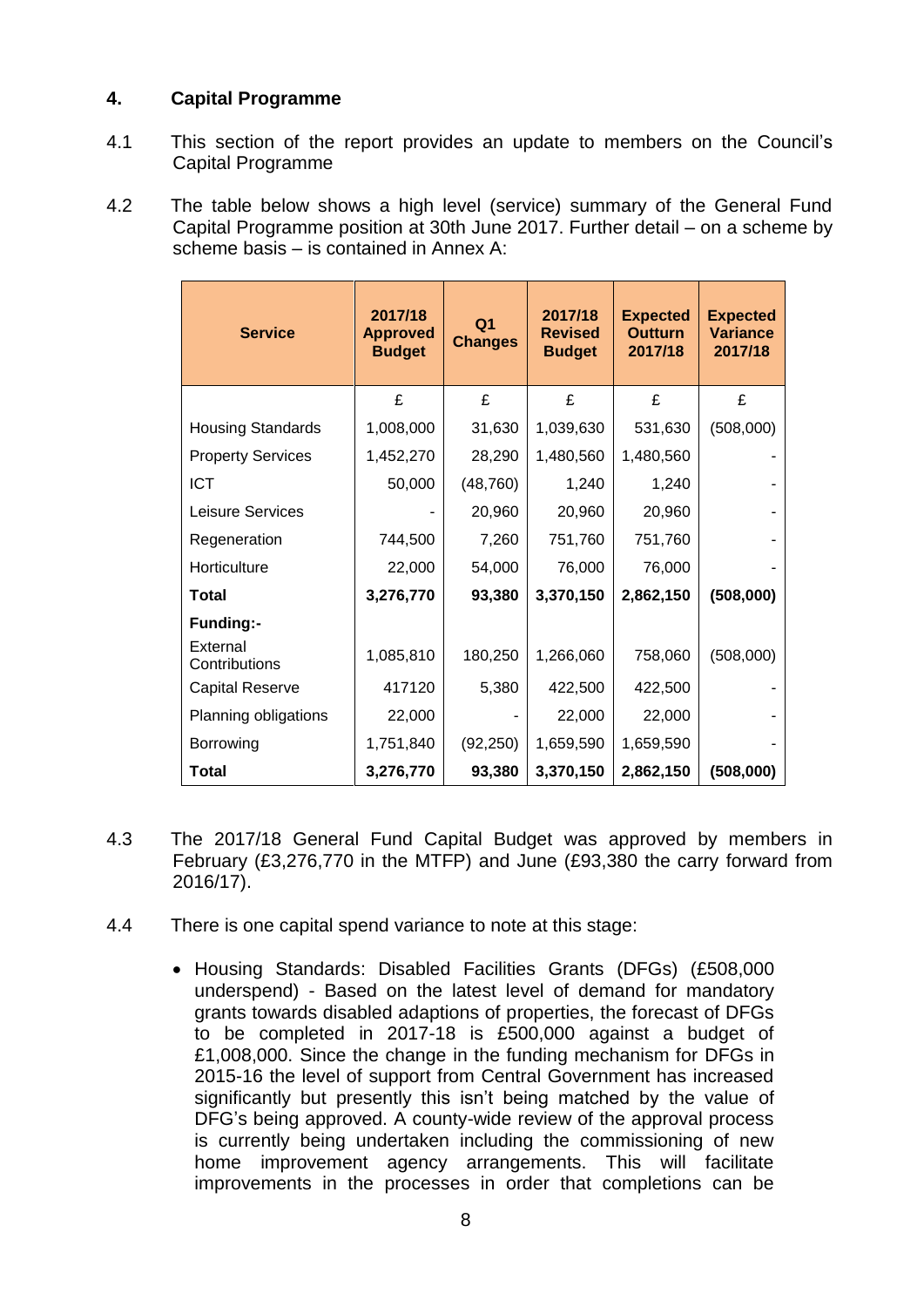achieved to ensure that grants are approved at the new higher level of resources available. A separate report was originally due to be presented at this meeting of the Panel. This will now be presented at the next meeting when further detail on the funding allocation arrangements for DFG's is ascertained following the completion of the first elements of the county review.

4.5 Members should note that the final outturn of the capital programme is dependant on the progress of a number of schemes still to be developed. This includes the use of £700,000 from the Growth Fund budget to support schemes.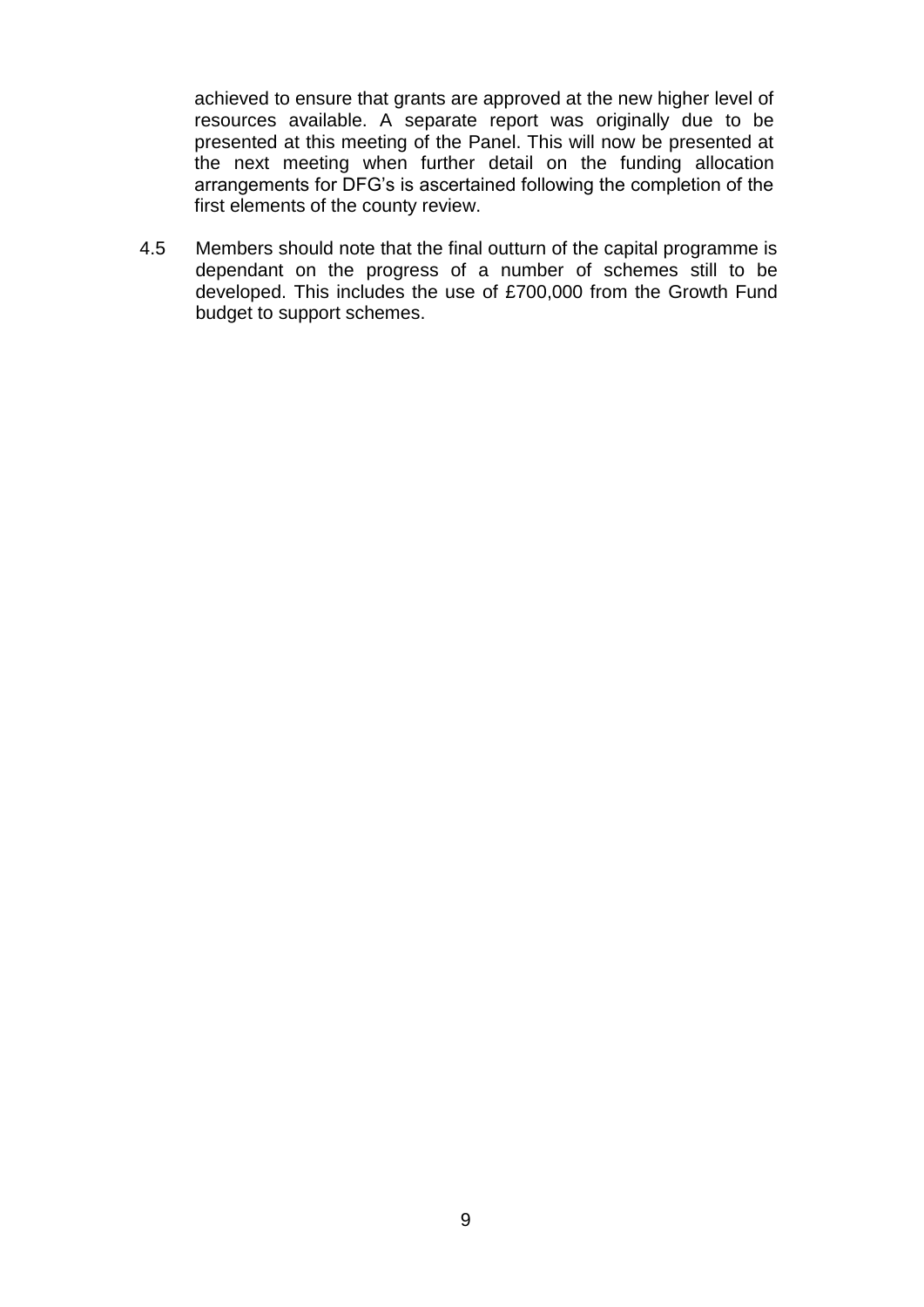### **5. Treasury Management**

5.1 This section of the report sets out the key treasury management statistics in relation to the Council's investments and borrowings. This report comprises a high-level treasury management summary. The Audit and Accounts Committee receives detailed operational updates on treasury management.

#### *Investments*

- 5.2 Cash Investments held on the 30th June 2017 totalled £6.2 million. Interest earned on these investments during Quarter 1 totalled £6,630. The average level of funds available for investment during Quarter 1 was £7.6million.
- 5.3 The Council has budgeted to receive £39,000 in investment income in 2017/18. The budget was set with the expectation that the low interest environment would continue, however the rates available on fixed investment opportunities are reducing further still. Therefore a shortfall of £10,000 is anticipated against the budget.

#### *Ascent Joint Venture*

- 5.4 Ascent (the joint venture company set up to deliver affordable housing across the District) had drawn the full £5 million Debenture facility by the end of 2014/15. Interest is charged at 2%, therefore the budgeted interest income for the year is £100,000; this is on target.
- 5.5 The balance on the loan facility to Ascent remains at £14 million. There have been no further drawdowns of the loan during 2017/18, nor are any anticipated. Interest charged is based on the 5-year PWLB rate on the date of the drawdown plus a 1.25% risk premium. The budget of interest income related to the loan was set at £474,270 – this included £373,660 due from the original loan drawdowns and £100,610 relating to the potential continuation of the first tranche of the loan, which is due for repayment in October 2017. Discussions are ongoing with regards on refinancing of the first tranche of loans. The budget is anticipated to be on target at Quarter 1.

#### *Borrowing*

- 5.6 Total debt outstanding as at 30th June 2017 totalled £13.2 million. £12 million has been used to fund the Ascent Loan, the remaining £1.2 million relates to finance leases.
- 5.7 The Council has budgeted to incur £255,400 in interest charges in 2017/18. This was based on the existing Ascent Loan Balance of £14million and a £1.7 million General Fund borrowing requirement in the current year capital programme.
- 5.8 The refinancing of a maturing debt of £2 million in 2016/17 has been delayed, instead being funded internally in the first quarter of 2017/18; this is estimated to produce savings of £10,000. Opportunities for new borrowing for this and the £1.7 million general fund requirement will be monitored during the year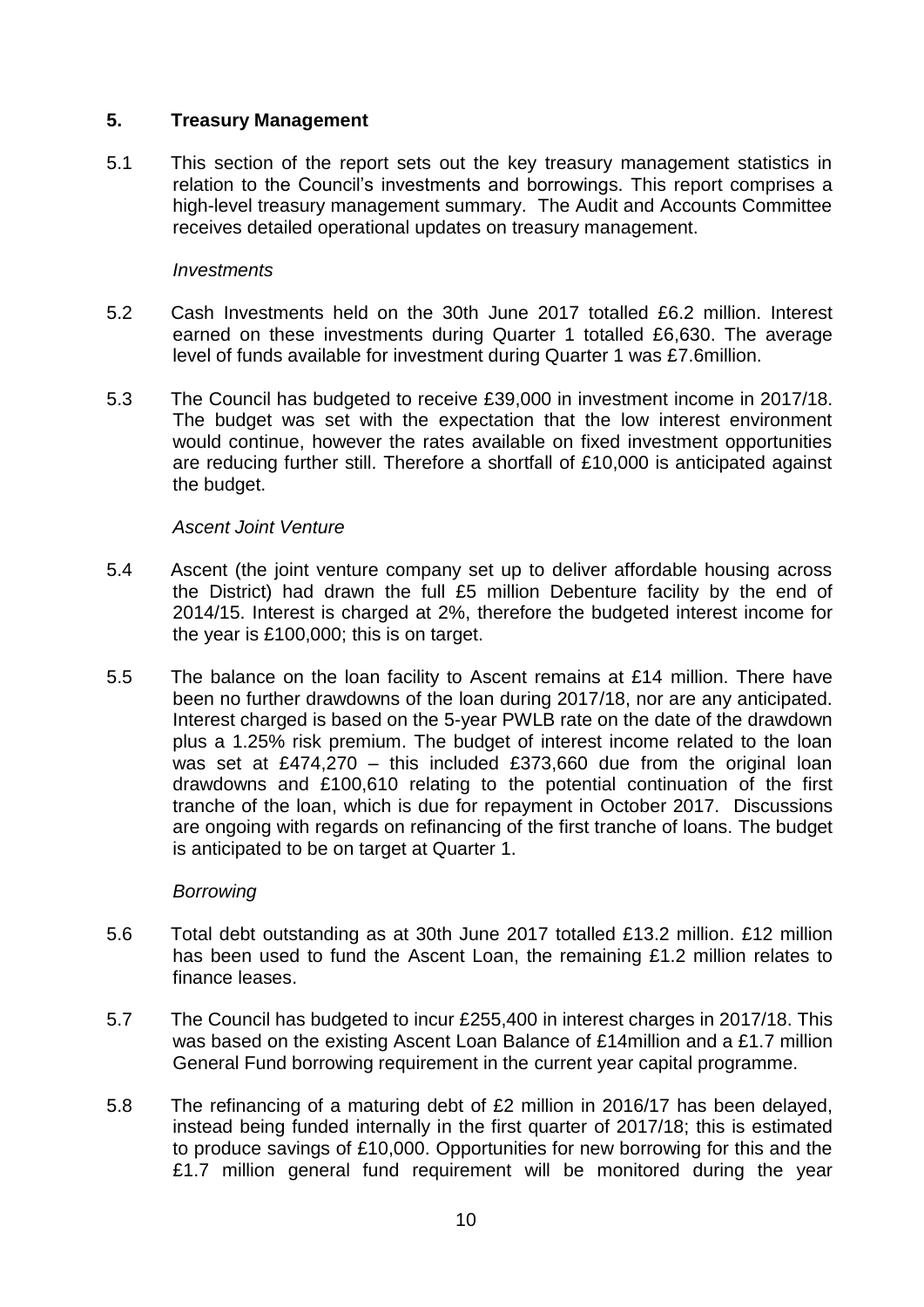considering the actual borrowing requirement and the cost of carry of any borrowings taken.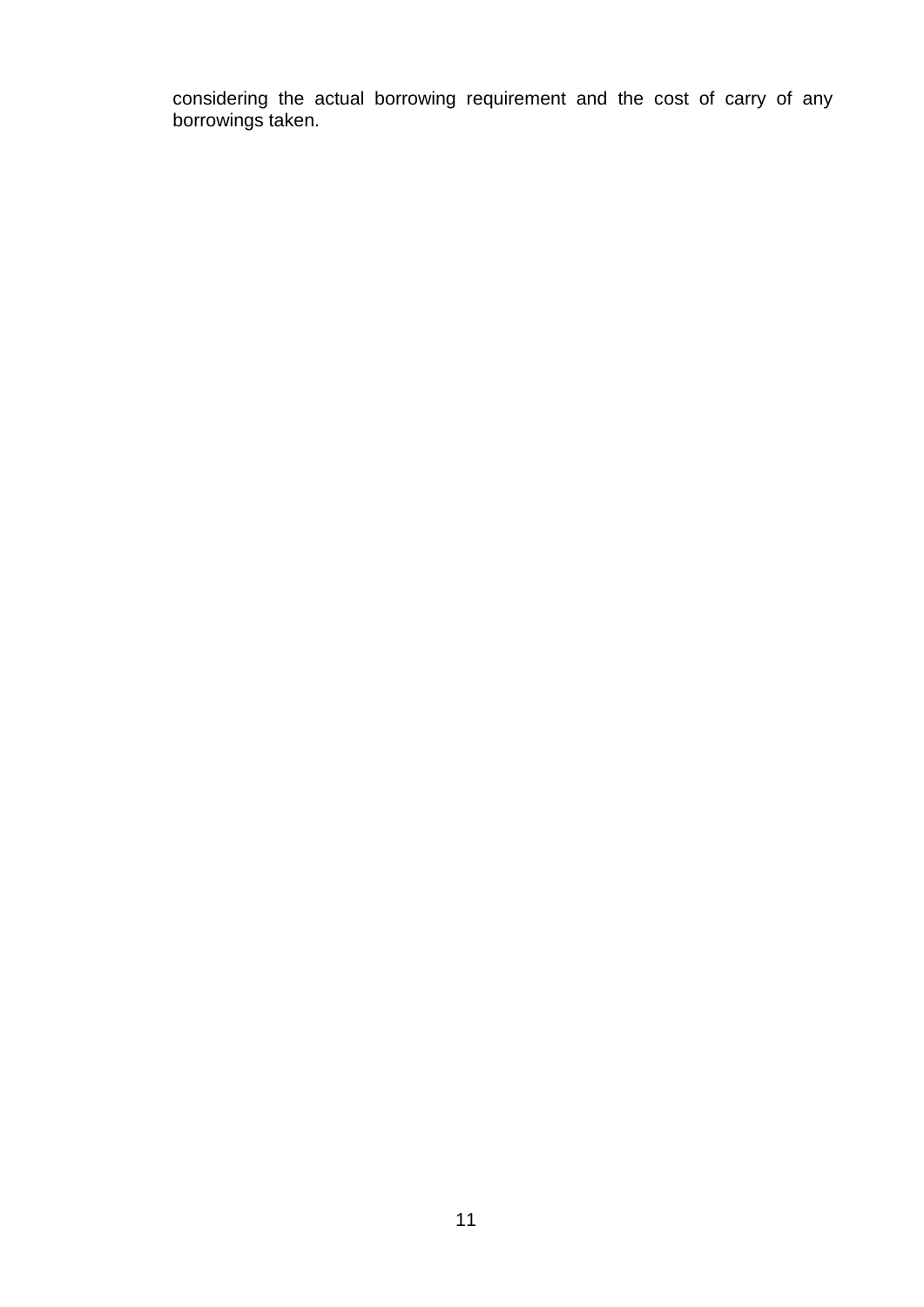# **6 Revenue Collection**

- 6.1 This section of the report details progress to date in collecting the Council Tax, Business Rates and Sundry Debt.
- 6.2 The Q1 collection rate outturn for the year 2017/18 was as follows:
	- Council Tax 29.7% of Council Tax was collected by 30 June 2017, compared to 29.8% for the same period last year.
	- Business Rates 28.9% of Business Rates was collected by 30 June 2017, compared with 28.8% for the same period last year.
- 6.3 At the end of Quarter One the value of sundry debt that was over 60 days old was £151,780 which compares with £272,230 at 30th June 2016.